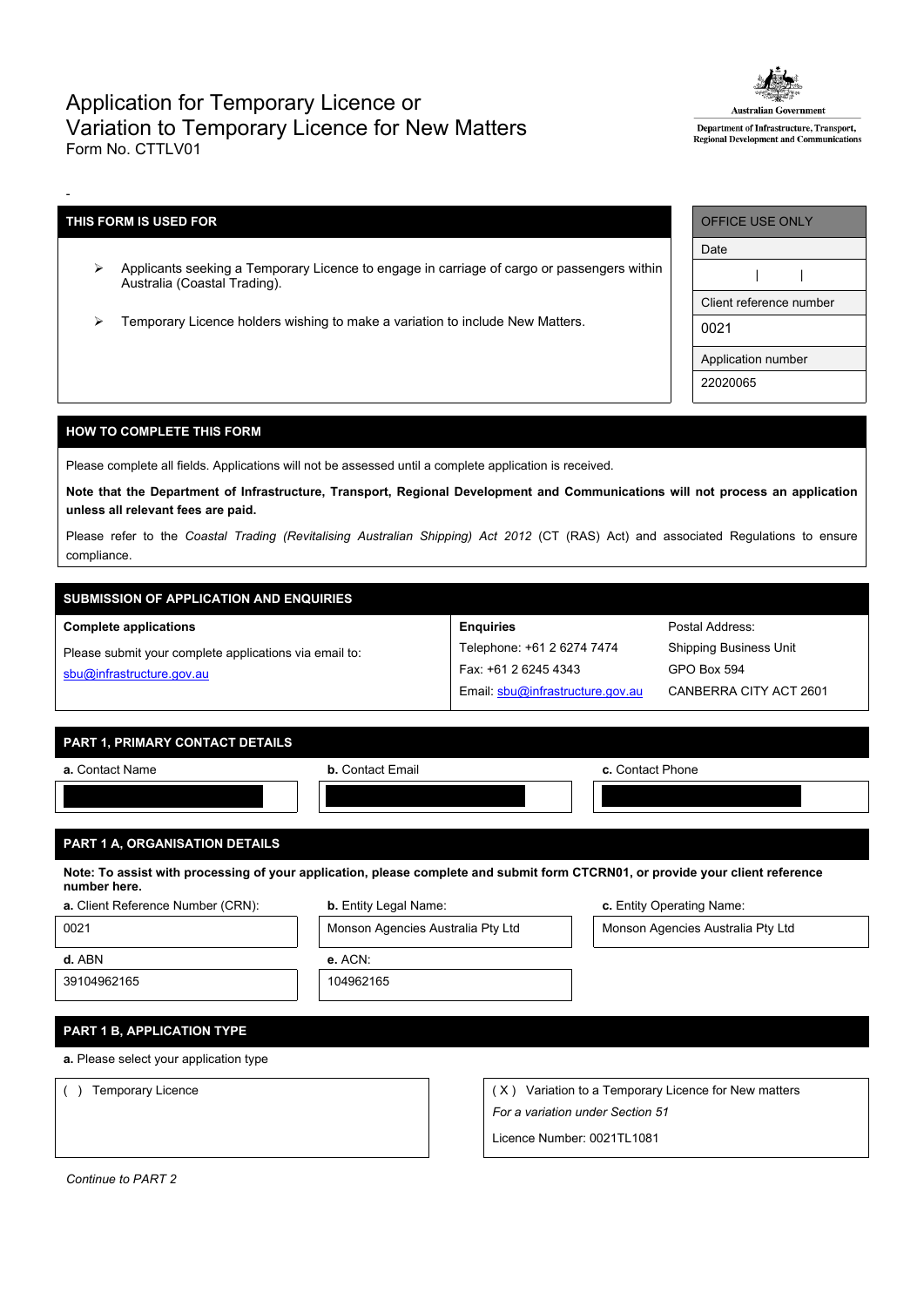|                                          | <b>PART 2, VOYAGE DETAILS</b> |                |                |                                 |           |                                             |                           |                                                               |               |                               |                                               |
|------------------------------------------|-------------------------------|----------------|----------------|---------------------------------|-----------|---------------------------------------------|---------------------------|---------------------------------------------------------------|---------------|-------------------------------|-----------------------------------------------|
| <b>Category of</b><br>trade <sup>1</sup> | Cargo description             | Load port      | Discharge port | Volume /<br>amount <sup>2</sup> |           | <b>Expected</b><br>loading date<br>dd/mm/yy | <b>Vessel</b><br>name $3$ | <b>Vessel</b><br>capacity/size<br>$\vert$ (gross tonnes) $^3$ | Vessel type 3 | <b>Dangerous</b><br>goods $4$ | <b>Relationship to</b><br>Vessel <sup>5</sup> |
| <b>Other Bulk</b><br>Liquids             | Other                         | <b>Dampier</b> | Kwinana        | 17000                           | <b>MT</b> | 3/03/2022                                   |                           |                                                               |               | <b>Yes</b>                    |                                               |